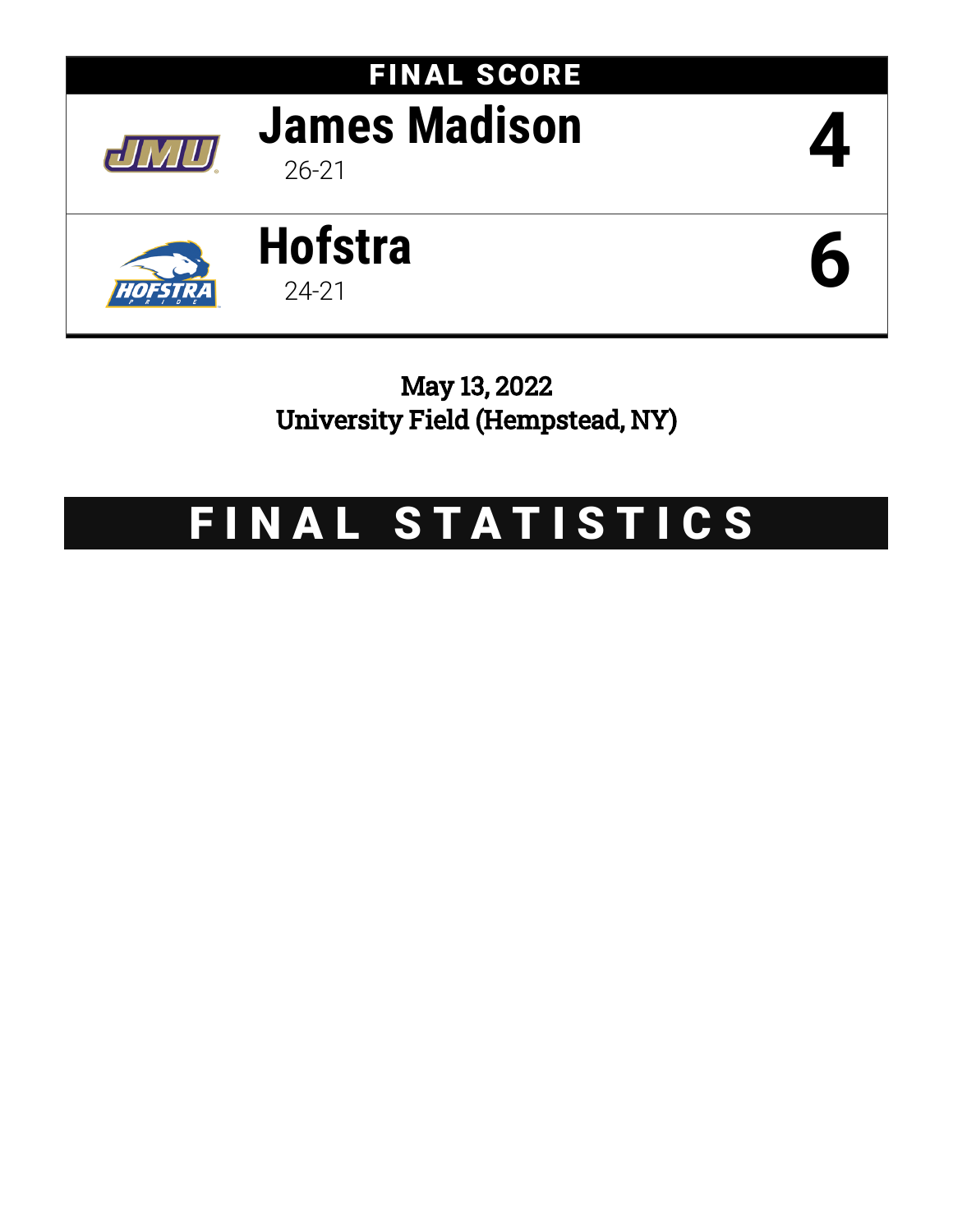# **Official Box Score - Final James Madison at Hofstra 5/13/2022 at University Field (Hempstead, NY)**

#### **James Madison 4 (26-21)**

#### **Hofstra 6 (24-21)**

| #       | <b>Player</b>           | Pos                            | ab |   |              | h rbi bb |          |    | k po  |             | a lob | # |    | Player        |   |              | Pos            | ab |   |    | h rbi bb |    | kμ             |
|---------|-------------------------|--------------------------------|----|---|--------------|----------|----------|----|-------|-------------|-------|---|----|---------------|---|--------------|----------------|----|---|----|----------|----|----------------|
| 40      | Dooley                  | dh                             | 3  | 0 | 0            | $\Omega$ | 2        | 2  | 0     | $\Omega$    | 2     | 7 |    | D'Onofrio, A  |   |              | сf             | 4  |   | 1  | $\Omega$ |    |                |
| 30      | <b>Novak</b>            | 1 <sub>b</sub> /3 <sub>b</sub> | 5  | 0 | 3            | 0        | $\Omega$ | 0  | 10    | 0           | 0     |   | 16 | Kennedy, W    |   |              | lf             | 4  | 2 | 4  |          | 0  | $\Omega$       |
| 6       | Reifsnider              | cf/1b                          | 5  | 0 | 0            | 0        | 0        | 4  | 5     | 0           | 1     |   | 23 | Morrell, B    |   |              | rf             | 4  |   | 3  | 0        | 0  | 0              |
| 13      | Trimble                 | lf                             |    |   | 0            | 0        |          | 2  | 0     | $\mathbf 0$ | 4     |   | 25 | DiMartino, F  |   |              | pr/rf          | 0  |   | 0  | $\Omega$ | 0  | 0              |
| 5       | Bell                    | rf                             | 3  |   | 0            | 0        |          |    |       | 0           | 0     |   | 22 | Bruggeman, K  |   |              | C              | 4  |   |    |          | 0  | $\overline{2}$ |
| 23      | <b>Suters</b>           | pr                             | 0  |   | 0            | 0        | 0        | 0  | 0     | 0           | 0     | 9 |    | Liberatore    |   |              | dh             | 3  | 0 | 0  |          | 0  | 0              |
|         | Dunaway                 | SS                             |    |   |              |          | 0        | 0  | 2     | 3           | 0     |   | 20 | Bailey, Z     |   |              | 1 <sub>b</sub> | 4  | 0 | 0  |          | 0  | 1              |
| 25      | Schiavone               | С                              |    |   |              | 0        | 0        | 0  |       | 2           | 0     |   | 24 | Rosso, S      |   |              | 2 <sub>b</sub> | 4  |   |    | $\Omega$ | 0  | 0              |
| 43      | Smith, C.               | pr                             | 0  | 0 | 0            | 0        | 0        | 0  | 0     | 0           | 0     | 1 |    | Morash, R     |   |              | Зb             | 3  | 0 |    |          |    | 0              |
| 1       | Lapoint                 | C                              | 0  |   | 0            | 0        | 0        | 0  | 0     | 1           | 0     | 2 |    | Florides, M   |   |              | SS             | 3  | 0 | 0  | 0        | 0  |                |
| 29      | Calabrese               | 3 <sub>b</sub>                 | 3  | 0 |              | 2        | 0        |    |       | 1           | 2     |   |    | <b>Totals</b> |   |              |                | 33 | 6 | 11 | 5        | 2  | 5 <sub>2</sub> |
| 37      | Painter                 | ph/cf                          |    | 0 | 0            |          | 0        | 0  |       | 0           | 0     |   |    |               |   |              |                |    |   |    |          |    |                |
| 11      | Zona                    | 2b                             |    | 0 | 0            | 0        | 0        | 0  | 0     | 4           | 0     |   |    |               |   |              |                |    |   |    |          |    |                |
| 17      | Steinberg               | ph                             |    | 0 | 0            | 0        | 0        | 0  | 0     | $\Omega$    | 0     |   |    |               |   |              |                |    |   |    |          |    |                |
| 10      | <b>Buster</b>           | 2 <sub>b</sub>                 |    | 0 | 0            | 0        | 0        | 1  | 0     | 0           | 0     |   |    |               |   |              |                |    |   |    |          |    |                |
|         | <b>Totals</b>           |                                | 33 | 4 | 6            | 4        | 4        | 11 | 24 13 |             | 9     |   |    |               |   |              |                |    |   |    |          |    |                |
|         | <b>Score by Innings</b> |                                | 1  |   | $\mathbf{2}$ |          | 3        |    | 4     |             | 5     |   | 6  | 7             | 8 | 9            |                | R  |   | н  |          | E. | <b>LOB</b>     |
|         | James Madison           |                                | 0  |   | 2            |          | 0        |    | 0     |             | 0     |   | 0  | $\mathbf{0}$  | 2 | $\mathbf{0}$ |                | 4  |   | 6  |          | 1  | 9              |
| Hofstra |                         |                                | 0  |   | 0            |          | 0        |    |       |             | 0     |   | 4  | $\mathbf{1}$  | 0 | Χ            |                | 6  |   | 11 |          | 3  | 7              |

| #              | <b>Player</b> | Pos            | ab |          |    | h rbi bb |   | k | po            |              | a lob |
|----------------|---------------|----------------|----|----------|----|----------|---|---|---------------|--------------|-------|
| 7              | D'Onofrio, A  | сf             | 4  |          |    |          |   |   | 0             |              | 2     |
| 16             | Kennedy, W    | lf             | 4  |          | 4  |          | U | 0 | 2             | 0            | 0     |
| 23             | Morrell, B    | rf             | 4  |          | 3  | 0        | O | 0 | 3             | 0            | O     |
| 25             | DiMartino, F  | pr/rf          | O  | $\Omega$ | O  | O        | O | 0 | 0             | 0            | 0     |
| 22             | Bruggeman, K  | C              | 4  |          |    | 1        | ი | 2 | 9             | っ            |       |
| 9              | Liberatore    | dh             | 3  | n        | n  | 1        | n | 0 | 0             | $\Omega$     | O     |
| 20             | Bailey, Z     | 1b             | 4  |          | ŋ  | 1        | n | 1 | 7             | 3            | З     |
| 24             | Rosso, S      | 2 <sub>b</sub> | Δ  |          |    | ŋ        | ი | 0 | 1             | 1            | O     |
| 1              | Morash, R     | 3b             | 3  |          |    | 1        |   | O | 1             | 1            |       |
| $\overline{c}$ | Florides, M   | SS             | 3  | O        | O  | O        | O | 1 | $\mathcal{P}$ | $\mathbf{1}$ |       |
|                | Totals        |                | 33 | հ        | 11 | 5        | 2 | 5 | 27            | 9            |       |

*E* - Zona ; Florides, M 3 ; *DP* - James Madison 0; Hofstra 1.

*RBI* - Dunaway (24) ; Calabrese 2 (3) ; Painter (1) ; Kennedy, W (15) ; Bruggeman, K (29) ; Liberatore (13) ; Bailey, Z (10) ; Morash, R (26) ; *2B* - Novak (11) ; D'Onofrio, A (12) ; Kennedy, W (8) ; Rosso, S (8) ; *KL* - Reifsnider ; Bell ; *HBP* - Schiavone 2 (4) ; *SH* - Schiavone (6) ; Florides, M (6) ; *SF* - Liberatore (1) ; *CS* - D'Onofrio, A (7) ; *GDP* - Zona ; *LOB* - James Madison 9; Hofstra 7.

| <b>JMU</b>  |             |  |             |                |                     | iphrerbbk bfab | np |    |
|-------------|-------------|--|-------------|----------------|---------------------|----------------|----|----|
| McDonnell   |             |  |             |                | 5.0 3 1 1 2 3 19 15 |                | 75 | 14 |
| 35 Ottinger | $0.2$ 3 4 2 |  |             | 0 <sub>0</sub> | -6                  | 6              | 22 | 32 |
| 36 Vogatsky |             |  | $0.1$ 4 1 1 | 0 <sub>1</sub> | 5                   | -5             | 16 |    |
| 15 Culkin   | 2.0         |  | 0           | $\overline{1}$ |                     |                | 20 |    |

| <b>HOFSTRA</b> |  |  |  |                     | iphrerbbk bfab np       |
|----------------|--|--|--|---------------------|-------------------------|
| 14 Faello, M   |  |  |  |                     | 6.0 5 2 2 3 5 26 21 100 |
| 32 O'Hanlon, M |  |  |  | 3.0 1 2 0 1 6 14 12 | - 62                    |

Win - Faello, M(7-3). Loss - Ottinger(1-2). Save - O'Hanlon, M (6).

*WP* - Faello, M (12) ; *HB* - Faello, M (7) ; O'Hanlon, M (3) ; *SFA* - McDonnell ;

*Inherited runners/scored* - Vogatsky 1/1; Culkin 2/0; *Groundouts/Flyouts* - McDonnell 4/7; Ottinger 2/0; Vogatsky 0/0; Culkin 3/2; Faello, M 6/6; O'Hanlon, M 1/2; *PItches/strikes* - McDonnell 75/44; Ottinger 22/13; Vogatsky 16/10; Culkin 20/17; Faello, M 100/58; O'Hanlon, M 62/42;

Umpires - HP: Donald Goller; 1B: Kris Engstrand; 2B: ; 3B: John Budka. Start: 3 p.m.. Duration: 2:57. Attendance: 225 Weather: Overcast, 68 deg., SE 8 MPH

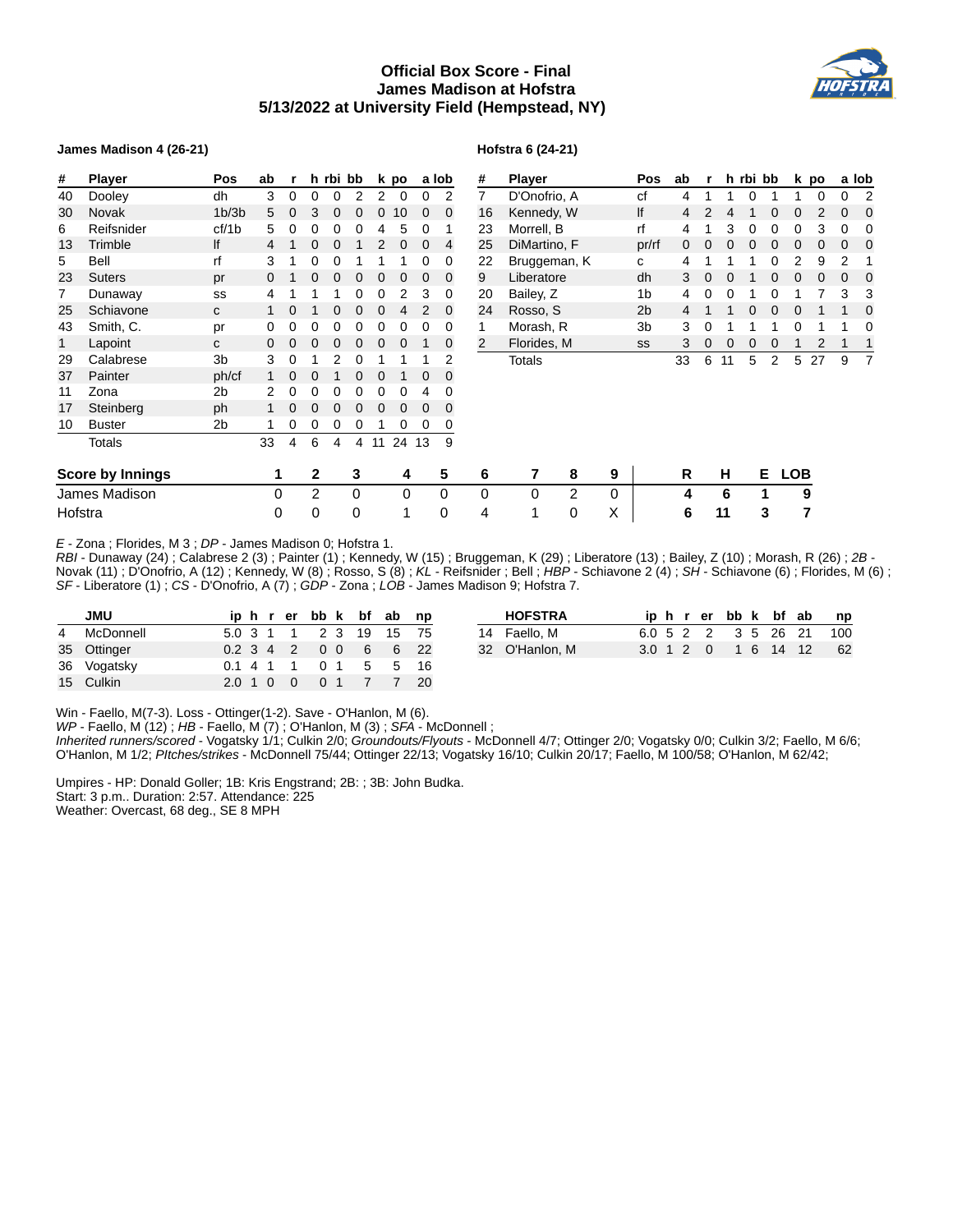

| <b>Score by Innings</b> |  | $\overline{\mathbf{3}}$ | - 4 | -5. | 6 |  | 9 I | <b>R</b> | н. | Е. | <b>LOB</b> |
|-------------------------|--|-------------------------|-----|-----|---|--|-----|----------|----|----|------------|
| James Madison           |  |                         |     |     | 0 |  |     | 4        |    |    | - 9        |
| Hofstra                 |  |                         |     |     |   |  |     |          | 11 |    |            |

#### **James Madison starters:**

40/dh/Dooley; 30/1b/Novak; 6/cf/Reifsnider; 13/lf/Trimble; 5/rf/Bell; 7/ss/Dunaway; 25/c/Schiavone; 29/3b/Calabrese; 11/2b/Zona; 4/p/McDonnell;

#### **Hofstra starters:**

**2nd Inning**

7/cf/D'Onofrio, A; 16/lf/Kennedy, W; 23/rf/Morrell, B; 22/c/Bruggeman, K; 9/dh/Liberatore; 20/1b/Bailey, Z; 24/2b/Rosso, S; 1/3b/Morash, R; 2/ss/Florides, M; 14/p/Faello, M;

| 1st Inning                                                  |                |         |                |
|-------------------------------------------------------------|----------------|---------|----------------|
| Top of 1st - JMU batting                                    | This Inning    | R H E L |                |
| No play.                                                    | JMU            |         |                |
| Dooley fouled out to 3b (1-0).                              | <b>HOFSTRA</b> |         | $\overline{1}$ |
| Novak doubled to right field (0-0).                         |                |         |                |
| Reifsnider struck out swinging, out at first c to 1b (2-2). |                |         |                |
| Trimble out at first 1b to $p(1-0)$ .                       |                |         |                |

Bottom of 1st - HOFSTRA batting D'Onofrio, A walked (3-2). Kennedy, W singled to center field (1-1); D'Onofrio, A advanced to second. Morrell, B popped up to 1b (2-1). Kennedy, W advanced to second; D'Onofrio, A out at third p to 2b to 3b, picked off, caught stealing. Bruggeman, K struck out swinging (3-2).

| -----------                                                                                           |                |  |                                                                |  |
|-------------------------------------------------------------------------------------------------------|----------------|--|----------------------------------------------------------------|--|
| Top of 2nd - JMU batting                                                                              | This Inning    |  | R H E L                                                        |  |
| Bell walked (3-2).                                                                                    | JMU            |  | $0\quad 0$                                                     |  |
| Dunaway singled to center field (1-2); Bell advanced to second.                                       | <b>HOFSTRA</b> |  | $\begin{array}{ccccccccccccc}\n0 & 0 & 0 & 0 & 0\n\end{array}$ |  |
| Schiavone out at first 1b to 2b, SAC, bunt (1-1); Dunaway advanced to second; Bell advanced to third. |                |  |                                                                |  |
| Calabrese singled down the rf line, 2 RBI (0-0); Dunaway scored; Bell scored.                         |                |  |                                                                |  |
| Zona grounded into double play 1b to ss to $p(0-1)$ ; Calabrese out on the play.                      |                |  |                                                                |  |

# Bottom of 2nd - HOFSTRA batting Liberatore grounded out to 2b (3-2).

Bailey, Z flied out to cf (2-1). Rosso, S flied out to cf (1-0).

| 3rd Inning                                                      |                |    |        |         |                |
|-----------------------------------------------------------------|----------------|----|--------|---------|----------------|
| Top of 3rd - JMU batting                                        | This Inning    |    |        | R H E L |                |
| Dooley walked (3-0).                                            | JMU            | n. | $\cap$ |         |                |
| Novak flied out to $If(1-1)$ .                                  | <b>HOFSTRA</b> |    | 0 0    |         | $\overline{0}$ |
| Reifsnider grounded out to 2b (3-2); Dooley advanced to second. |                |    |        |         |                |
| Trimble fouled out to 1b (1-2).                                 |                |    |        |         |                |

#### Bottom of 3rd - HOFSTRA batting

Morash, R grounded out to 2b (1-1). Florides, M grounded out to ss (1-0). D'Onofrio, A flied out to rf (2-1).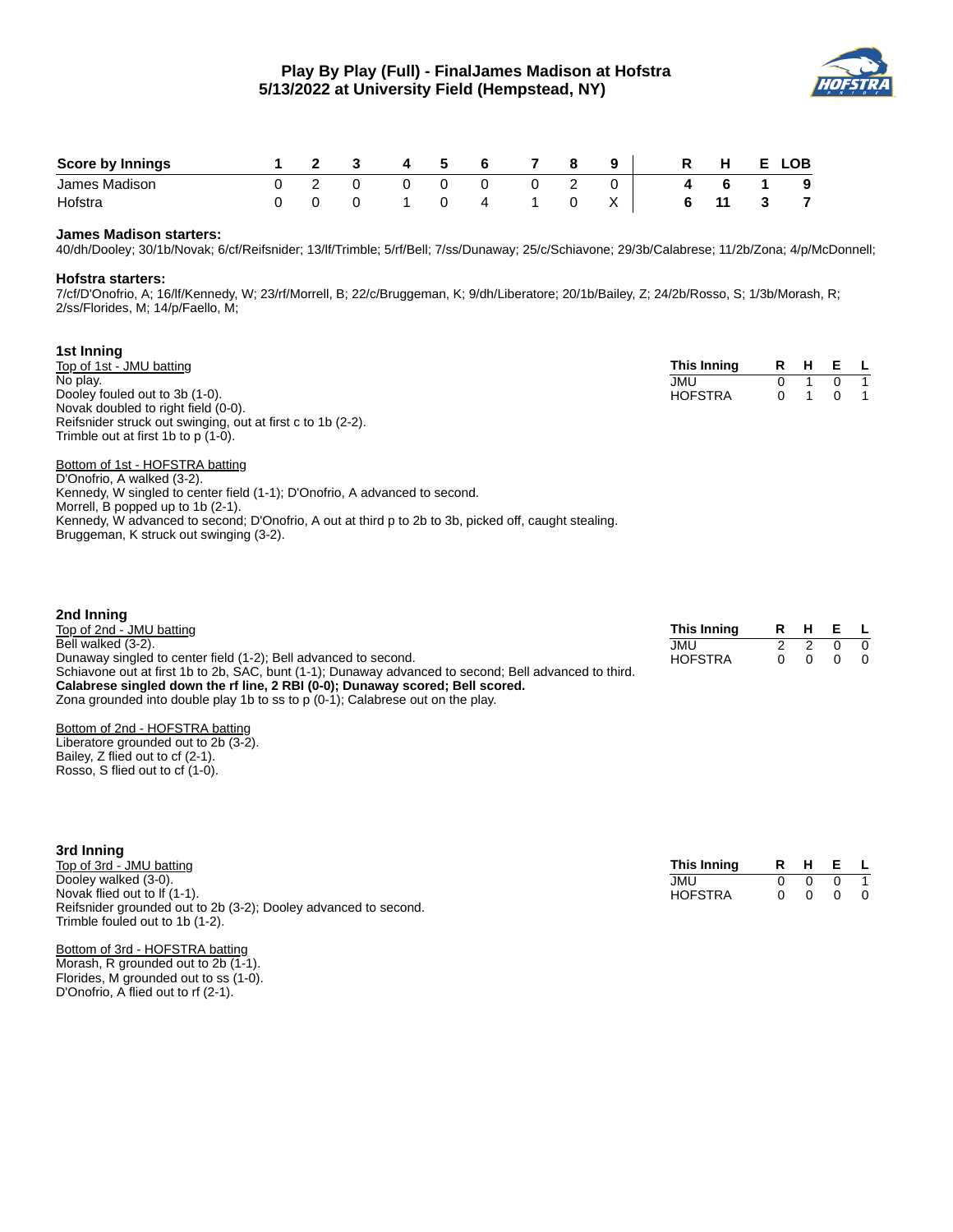**4th Inning** Top of 4th - JMU batting Bell grounded out to 1b unassisted (2-1). Dunaway flied out to rf (0-1). Schiavone hit by pitch (1-2). Calabrese grounded out to p (0-1).

| This Inning | R | н |   |  |
|-------------|---|---|---|--|
| JMU         |   |   |   |  |
| HOFSTRA     |   |   | O |  |

Bottom of 4th - HOFSTRA batting Kennedy, W singled to shortstop (2-2). Morrell, B singled to right field (0-0); Kennedy, W advanced to second. Bruggeman, K flied out to cf (1-2); Kennedy, W advanced to third. **Liberatore flied out to cf, SF, RBI (0-2); Morrell, B advanced to second; Kennedy, W scored.** Bailey, Z struck out swinging, out at first c to 1b (0-2).

| 5th Inning                                                    |                |    |   |    |   |
|---------------------------------------------------------------|----------------|----|---|----|---|
| Top of 5th - JMU batting                                      | This Inning    | R. | н | E. |   |
| Zona flied out to rf (2-0).                                   | <b>JMU</b>     | 0  |   | 0  |   |
| Dooley walked (3-0).                                          | <b>HOFSTRA</b> | 0  |   |    | 1 |
| Novak singled to right field (1-2); Dooley advanced to third. |                |    |   |    |   |
| Reifsnider struck out swinging (1-2).                         |                |    |   |    |   |
| Novak stole second.                                           |                |    |   |    |   |
| Trimble struck out swinging (3-2).                            |                |    |   |    |   |
|                                                               |                |    |   |    |   |

Bottom of 5th - HOFSTRA batting Rosso, S popped up to ss (1-0). Morash, R walked (3-2). Florides, M grounded out to p, SAC, bunt (0-0); Morash, R advanced to second. D'Onofrio, A struck out swinging (3-2).

# **6th Inning**

| <b>bin inning</b>                                          |                |     |         |            |
|------------------------------------------------------------|----------------|-----|---------|------------|
| Top of 6th - JMU batting                                   | This Inning    |     | R H E L |            |
| Bell struck out looking (2-2).                             | JMU            | 0 1 |         | $0\quad 1$ |
| Dunaway flied out to rf (2-0).                             | <b>HOFSTRA</b> |     | 4 4 1 1 |            |
| Schiavone singled to shortstop (2-0).                      |                |     |         |            |
| Schiavone advanced to second on a wild pitch.              |                |     |         |            |
| Calabrese struck out swinging, out at first c to 1b (2-2). |                |     |         |            |

Bottom of 6th - HOFSTRA batting *Ottinger to p for McDonnell.* Kennedy, W doubled to left field (1-2). Morrell, B singled to right field (2-0); Kennedy, W advanced to third. **Bruggeman, K singled through the left side, RBI (2-1); Morrell, B advanced to second; Kennedy, W scored.** Liberatore grounded out to 2b (2-2); Bruggeman, K advanced to second; Morrell, B advanced to third. **Bailey, Z grounded out to ss, RBI (2-1); Bruggeman, K advanced to third; Morrell, B scored. Rosso, S reached on a fielding error by 2b (0-1); Bruggeman, K scored, unearned.** *Vogatsky to p for Ottinger.* Rosso, S stole second. **Morash, R singled to center field, advanced to second on the throw, RBI (2-1); Rosso, S scored, unearned.**

Florides, M struck out swinging, out at first c to 1b (0-2).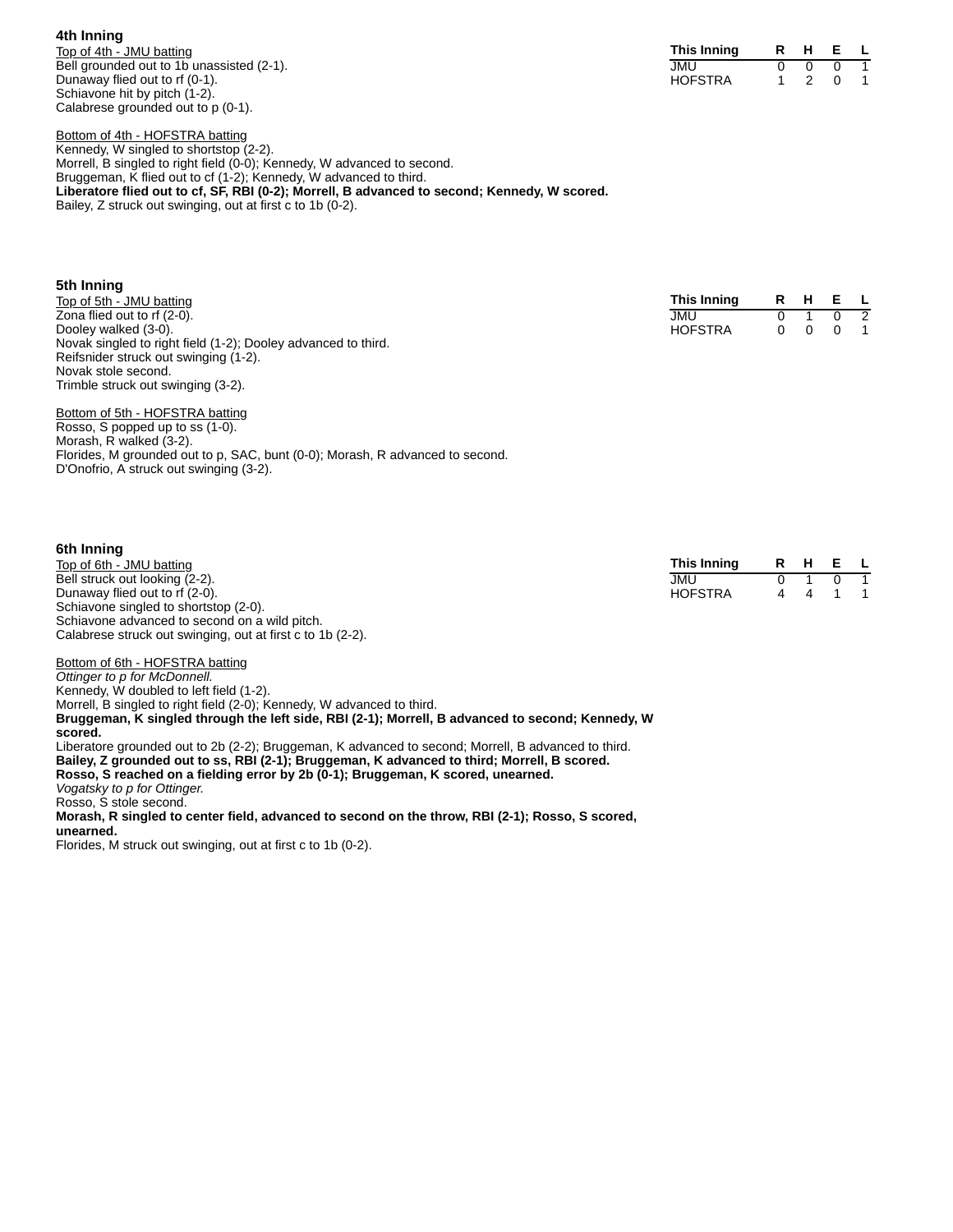#### **7th Inning**

Top of 7th - JMU batting *O'Hanlon, M to p for Faello, M. Steinberg pinch hit for Zona.* Steinberg popped up to ss (3-2). Dooley struck out swinging (3-2). Novak singled to shortstop (2-2). Reifsnider struck out swinging (1-2).

| This Inning | н |   |  |
|-------------|---|---|--|
| JMU         |   |   |  |
| HOFSTRA     |   | O |  |

Bottom of 7th - HOFSTRA batting *Buster to 2b for Steinberg.* D'Onofrio, A doubled down the lf line (1-0). **Kennedy, W singled through the right side, RBI (1-0); D'Onofrio, A scored.** Morrell, B singled through the left side, advanced to second on the throw (2-2); Kennedy, W advanced to third. *Culkin to p for Vogatsky. DiMartino, F pinch ran for Morrell, B.* Bruggeman, K struck out swinging (0-2). Liberatore reached on a fielder's choice (0-1); DiMartino, F advanced to third; Kennedy, W out at home ss to c. Liberatore stole second. Bailey, Z grounded out to 3b (0-1).

| 8th Inning                                                                                                  |                |                |              |   |                |
|-------------------------------------------------------------------------------------------------------------|----------------|----------------|--------------|---|----------------|
| Top of 8th - JMU batting                                                                                    | This Inning    |                | R H          | Е | $\mathsf{L}$   |
| DiMartino, F to rf.                                                                                         | <b>JMU</b>     | $\overline{2}$ | $\Omega$     |   | 3 <sup>2</sup> |
| Trimble walked (3-2).                                                                                       | <b>HOFSTRA</b> | $\Omega$       | $\mathbf{1}$ | 0 | $\overline{1}$ |
| Bell reached on a fielder's choice (3-2); Trimble advanced to second on a fielding error by ss, advanced to |                |                |              |   |                |
| third on a throwing error by ss.                                                                            |                |                |              |   |                |
| Suters pinch ran for Bell.                                                                                  |                |                |              |   |                |
| Dunaway reached on a fielding error by ss, RBI (0-0); Suters advanced to second; Trimble scored,            |                |                |              |   |                |
| unearned.                                                                                                   |                |                |              |   |                |
| Schiavone hit by pitch (0-1); Dunaway advanced to second; Suters advanced to third.                         |                |                |              |   |                |
| Smith, C. pinch ran for Schiavone.                                                                          |                |                |              |   |                |
| Painter pinch hit for Calabrese.                                                                            |                |                |              |   |                |
| Painter grounded out to 3b, RBI (0-1); Smith, C. advanced to second; Dunaway advanced to third;             |                |                |              |   |                |
| Suters scored, unearned.                                                                                    |                |                |              |   |                |
| Buster struck out swinging (0-2).                                                                           |                |                |              |   |                |
| Dooley struck out swinging (1-2).                                                                           |                |                |              |   |                |
| Bottom of 8th - HOFSTRA batting                                                                             |                |                |              |   |                |
| Novak to 3b.                                                                                                |                |                |              |   |                |
| Reifsnider to 1b.                                                                                           |                |                |              |   |                |
| Lapoint to c for Smith, C                                                                                   |                |                |              |   |                |
| Painter to cf.                                                                                              |                |                |              |   |                |
| Bell to rf for Suters.                                                                                      |                |                |              |   |                |
| Rosso, S doubled to right field (2-2).                                                                      |                |                |              |   |                |
| Morash, R popped up to ss (0-2).                                                                            |                |                |              |   |                |
| Florides, M grounded out to c (0-1); Rosso, S advanced to third.                                            |                |                |              |   |                |
| D'Onofrio, A flied out to cf (1-1).                                                                         |                |                |              |   |                |

#### **9th Inning**

Top of 9th - JMU batting Novak flied out to lf (1-2). Reifsnider struck out looking (1-2). Trimble struck out swinging (0-2).

| This Inning |  |  |
|-------------|--|--|
| JMU         |  |  |